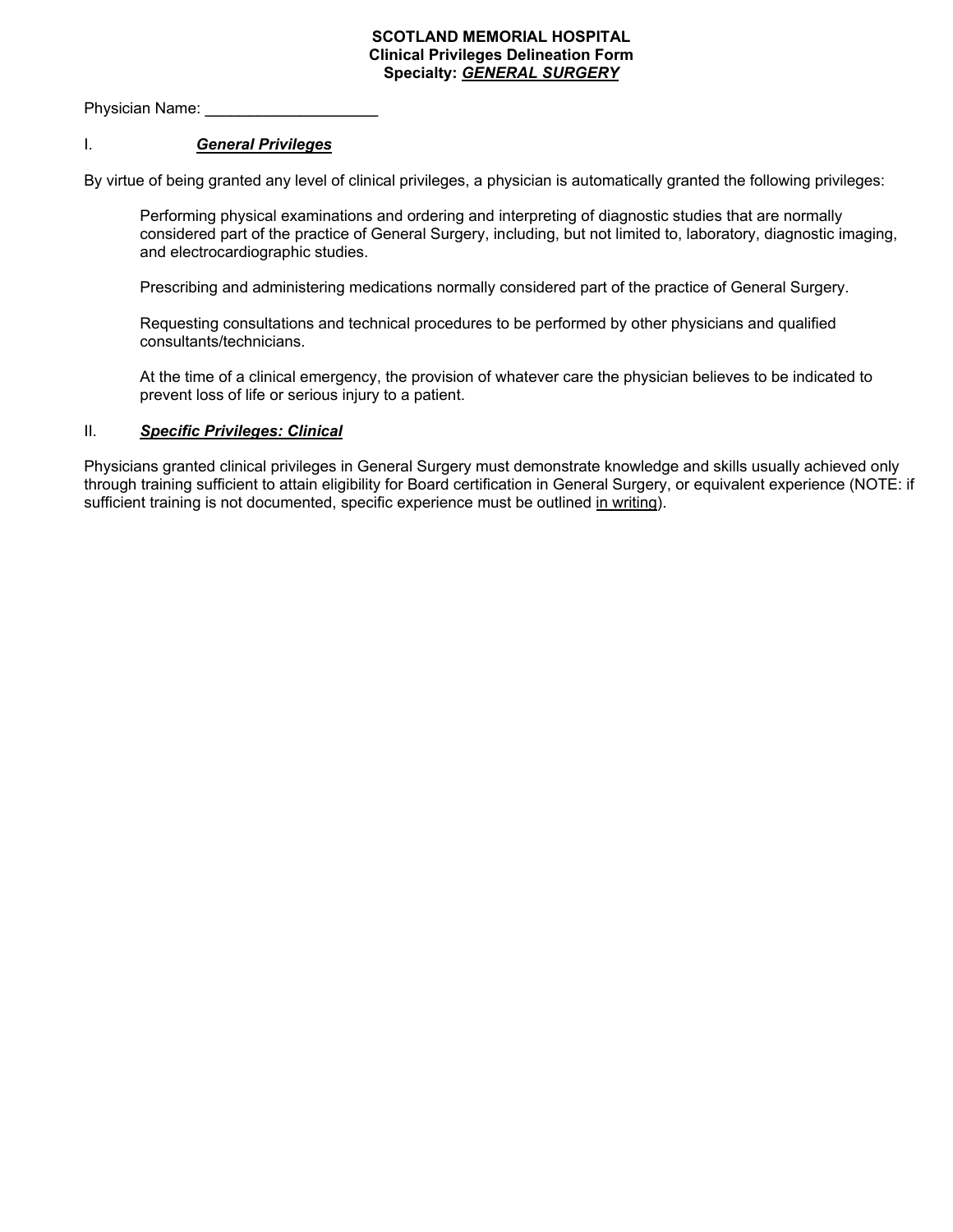|                                                    |                  |          | <b>Not</b>                     |                                      |                  |          | <b>Not</b>              |
|----------------------------------------------------|------------------|----------|--------------------------------|--------------------------------------|------------------|----------|-------------------------|
| <b>Procedure</b>                                   | <b>Requested</b> | Approved | <b>Approved</b><br>Approved w/ | <b>Procedure</b>                     | <b>Requested</b> | Approved | Approved<br>Approved w/ |
|                                                    |                  |          | <b>Restrictions</b>            |                                      |                  |          | <b>Restrictions</b>     |
| <b>General Surgery</b><br>Abscesses - Incision and |                  |          |                                | Herniarrophy<br>Strangulated,        |                  |          |                         |
| Drainage                                           |                  |          |                                | recurrent hernia,                    |                  |          |                         |
|                                                    |                  |          |                                | incisional                           |                  |          |                         |
|                                                    |                  |          |                                | herniarrophy                         |                  |          |                         |
| Skin tumors                                        |                  |          |                                | Pilonidal cyst                       |                  |          |                         |
| Split thickness grafts                             |                  |          |                                | Hemorrhoids                          |                  |          |                         |
| Wolff grafts                                       |                  |          |                                | Fistula in ano.                      |                  |          |                         |
| Pedicle grafts                                     |                  |          |                                | Hand infection                       |                  |          |                         |
|                                                    |                  |          |                                | (major)                              |                  |          |                         |
| Skin lacerations                                   |                  |          |                                | Hand infection<br>(minor)            |                  |          |                         |
| <b>Extensive burns</b>                             |                  |          |                                | Anoscopy                             |                  |          |                         |
| Parotid gland surgery                              |                  |          |                                | Proctoscopy                          |                  |          |                         |
| Lip & tongue surgery                               |                  |          |                                | Colonoscopy                          |                  |          |                         |
| Thyroglossal ducts                                 |                  |          |                                | Cystoscopy                           |                  |          |                         |
| <b>Branchial clefts</b>                            |                  |          |                                | Bronchoscopy                         |                  |          |                         |
| Pharyno-esoph. divertic.                           |                  |          |                                | Gastroscopy                          |                  |          |                         |
| Thyroidectomy                                      |                  |          |                                | <b>Thoracic</b>                      |                  |          |                         |
|                                                    |                  |          |                                | <b>Surgery</b>                       |                  |          |                         |
| Phrenic nerve                                      |                  |          |                                | Bronchotomy                          |                  |          |                         |
|                                                    |                  |          |                                | w/excsn. of lesion                   |                  |          |                         |
| <b>Breast biopsy</b><br>Simple & radical           |                  |          |                                | Thoracotomy<br>Hernia repair -       |                  |          |                         |
| mastectomy                                         |                  |          |                                | diaphragmatic                        |                  |          |                         |
| Thoracentesis & closed                             |                  |          |                                | Embolectomy in                       |                  |          |                         |
| drainage                                           |                  |          |                                | chest, abdomen                       |                  |          |                         |
|                                                    |                  |          |                                | & extremities                        |                  |          |                         |
|                                                    |                  |          |                                | Thrombectomy in<br>chest, abdomen    |                  |          |                         |
| Thoracoplasty                                      |                  |          |                                | and                                  |                  |          |                         |
|                                                    |                  |          |                                | extremeties                          |                  |          |                         |
| Intrathoracic surgery                              |                  |          |                                | Esophagus - any                      |                  |          |                         |
|                                                    |                  |          |                                | open procedure                       |                  |          |                         |
| Surgery of diaphragm                               |                  |          |                                | Lobectomy                            |                  |          |                         |
| Paracentesis                                       |                  |          |                                | Pneumonectomy                        |                  |          |                         |
| Closure perforated ulcer                           |                  |          |                                | Thoracic -<br>abdominal              |                  |          |                         |
|                                                    |                  |          |                                | incision                             |                  |          |                         |
| Other gastric surgery                              |                  |          |                                | Thoracic - major                     |                  |          |                         |
|                                                    |                  |          |                                | surg.                                |                  |          |                         |
| Pyloromyotomy                                      |                  |          |                                | Rib & cartilage                      |                  |          |                         |
| Gall bladder & common                              |                  |          |                                | resect.<br>Tube                      |                  |          |                         |
| duct surgery                                       |                  |          |                                | thoracotomy                          |                  |          |                         |
| Splenectomy                                        |                  |          |                                | Wedge resect ./                      |                  |          |                         |
|                                                    |                  |          |                                | lung                                 |                  |          |                         |
| Pancreatic surgery                                 |                  |          |                                | Segmental                            |                  |          |                         |
| Small & large bowel                                |                  |          |                                | resect/ lung<br>Mediastinotomy       |                  |          |                         |
| surgery                                            |                  |          |                                |                                      |                  |          |                         |
| Appendectomy                                       |                  |          |                                | Mediastinoscopy                      |                  |          |                         |
| Abdomino-perineal                                  |                  |          |                                | <b>Vascular</b>                      |                  |          |                         |
| resection                                          |                  |          |                                | <b>Surgery</b>                       |                  |          |                         |
| Abdominal exploration                              |                  |          |                                | Peripheral                           |                  |          |                         |
| after work-up<br>Laparotomy for trauma             |                  |          |                                | vascular trauma<br>Thoracic vascular |                  |          |                         |
|                                                    |                  |          |                                | trauma                               |                  |          |                         |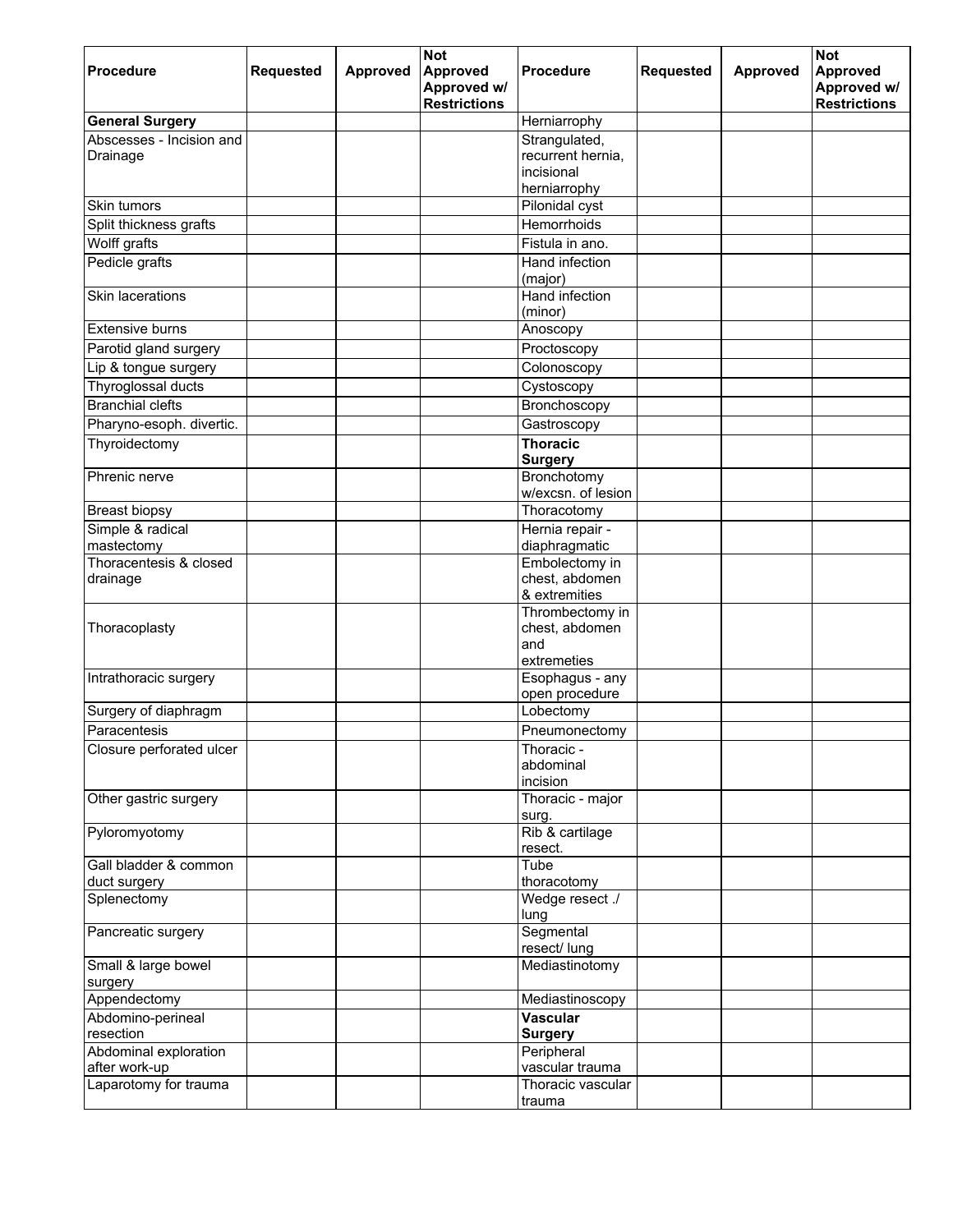| <b>Procedure</b>       | Requested | Approved | <b>Not</b><br><b>Approved</b><br><b>Approved</b><br>w/ | <b>Procedure</b>      | <b>Requested</b> | <b>Approved</b> | <b>Not</b><br><b>Approved</b><br><b>Approved</b><br>w/ |
|------------------------|-----------|----------|--------------------------------------------------------|-----------------------|------------------|-----------------|--------------------------------------------------------|
|                        |           |          | <b>Restrictions</b>                                    |                       |                  |                 | <b>Restrictions</b>                                    |
| A-V shunt (Dialysis)   |           |          |                                                        | <b>OTHER</b>          |                  |                 |                                                        |
| Vena cava surgery      |           |          |                                                        | Conscious<br>Sedation |                  |                 |                                                        |
| Vascular access        |           |          |                                                        |                       |                  |                 |                                                        |
| surgery                |           |          |                                                        |                       |                  |                 |                                                        |
| Reno-vascular          |           |          |                                                        |                       |                  |                 |                                                        |
| surgery                |           |          |                                                        |                       |                  |                 |                                                        |
| Peripheral vascular    |           |          |                                                        |                       |                  |                 |                                                        |
| graft surgery          |           |          |                                                        |                       |                  |                 |                                                        |
| Amputation-            |           |          |                                                        |                       |                  |                 |                                                        |
| extremeties            |           |          |                                                        |                       |                  |                 |                                                        |
| Lymph node biopsy      |           |          |                                                        |                       |                  |                 |                                                        |
| and/or excision        |           |          |                                                        |                       |                  |                 |                                                        |
| Circumcision of infant |           |          |                                                        |                       |                  |                 |                                                        |
| Surgery in             |           |          |                                                        |                       |                  |                 |                                                        |
| retroperitoneal space  |           |          |                                                        |                       |                  |                 |                                                        |
| Hepatic surgery        |           |          |                                                        |                       |                  |                 |                                                        |
| Laparoscopic           |           |          |                                                        |                       |                  |                 |                                                        |
| <b>Surgery</b>         |           |          |                                                        |                       |                  |                 |                                                        |
| Cholecystectomy        |           |          |                                                        |                       |                  |                 |                                                        |
| Hernia repair          |           |          |                                                        |                       |                  |                 |                                                        |
| Appendectomy           |           |          |                                                        |                       |                  |                 |                                                        |
| Colon surgery          |           |          |                                                        |                       |                  |                 |                                                        |
| Nissen Fundoplication  |           |          |                                                        |                       |                  |                 |                                                        |

#### General Surgery Additional Privileges Requested

| Procedure | Requested   Approved | <b>Not Approved</b><br>Approved w/<br>Restrictions |
|-----------|----------------------|----------------------------------------------------|
|           |                      |                                                    |
|           |                      |                                                    |
|           |                      |                                                    |
|           |                      |                                                    |
|           |                      |                                                    |
|           |                      |                                                    |
|           |                      |                                                    |
|           |                      |                                                    |
|           |                      |                                                    |
|           |                      |                                                    |
|           |                      |                                                    |
|           |                      |                                                    |
|           |                      |                                                    |
|           |                      |                                                    |
|           |                      |                                                    |